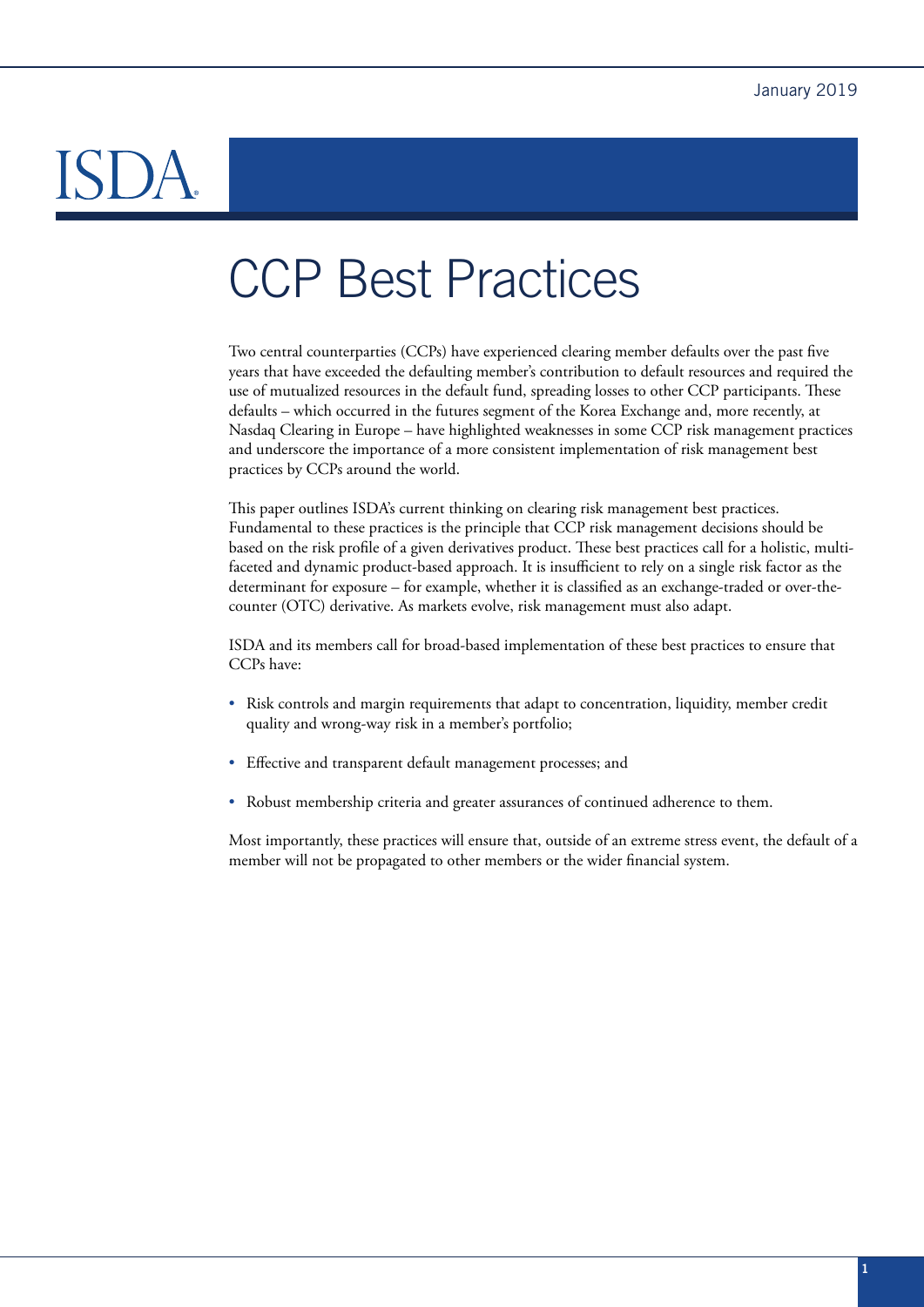## **INTRODUCTION**

It is crucial to point out that ISDA and its members support clearing and believe that, for those products for which clearing is suitable, it is an effective tool to reduce counterparty risk.

As more and more derivatives transactions have been cleared over the past decade, policy-makers and market participants have worked with CCPs to deliver on that potential by developing and improving CCP risk management frameworks, principles and practices. This includes the Committee on Payments and Market Infrastructures and the International Organization of Securities Commissions' (CPMI-IOSCO) *Principles for Financial Market Infrastructures* (PFMIs)1 and *Resilience of central counterparties (CCPs): Further guidance on the PFMI*, published by CPMI-IOSCO in 20172 . Policy-makers in various jurisdictions have complemented and/or supplemented this work by encoding CCP regulations and mandating minimum requirements for risk management.

However, there is significant divergence in CCP risk management practices, based on differences in how the PFMIs have been implemented by CCPs and variations in clearing-related regulations in their jurisdictions. ISDA believes it is important for the safety and efficiency of derivatives markets for CCPs to more consistently adhere to and converge on global best practices. The purpose of this paper is to highlight those best practices, and identify areas where implementation has differed $^3$ .

The overriding principle guiding these recommendations is the importance of ensuring that CCP risk management for a given cleared product is appropriately aligned with its risk profile. This should be the primary factor driving how CCPs formulate and implement their risk management frameworks.

There are, of course, many facets to a CCP risk management framework. There are 24 principles in the PFMIs, most sub-divided into key considerations. The following sections identify areas where it would be beneficial to the financial system for these CCP risk management best practices to be employed more widely. The end of the paper also includes several recommendations for different aspects of clearing where best practices continue to evolve.

<sup>1</sup><https://www.bis.org/cpmi/publ/d101a.pdf>

<sup>2</sup><https://www.bis.org/cpmi/publ/d163.pdf>

<sup>&</sup>lt;sup>3</sup> This best practice guidance does not constitute legal, accounting or financial advice. ISDA assumes no responsibility for any use to which this guidance may be put. Any CCP (or other entity) following a recommendation in this guidance must satisfy itself that the recommendation is appropriate for its own business and risk management and has been properly applied in the context of its own risk management and business to reflect the factual basis of its own operations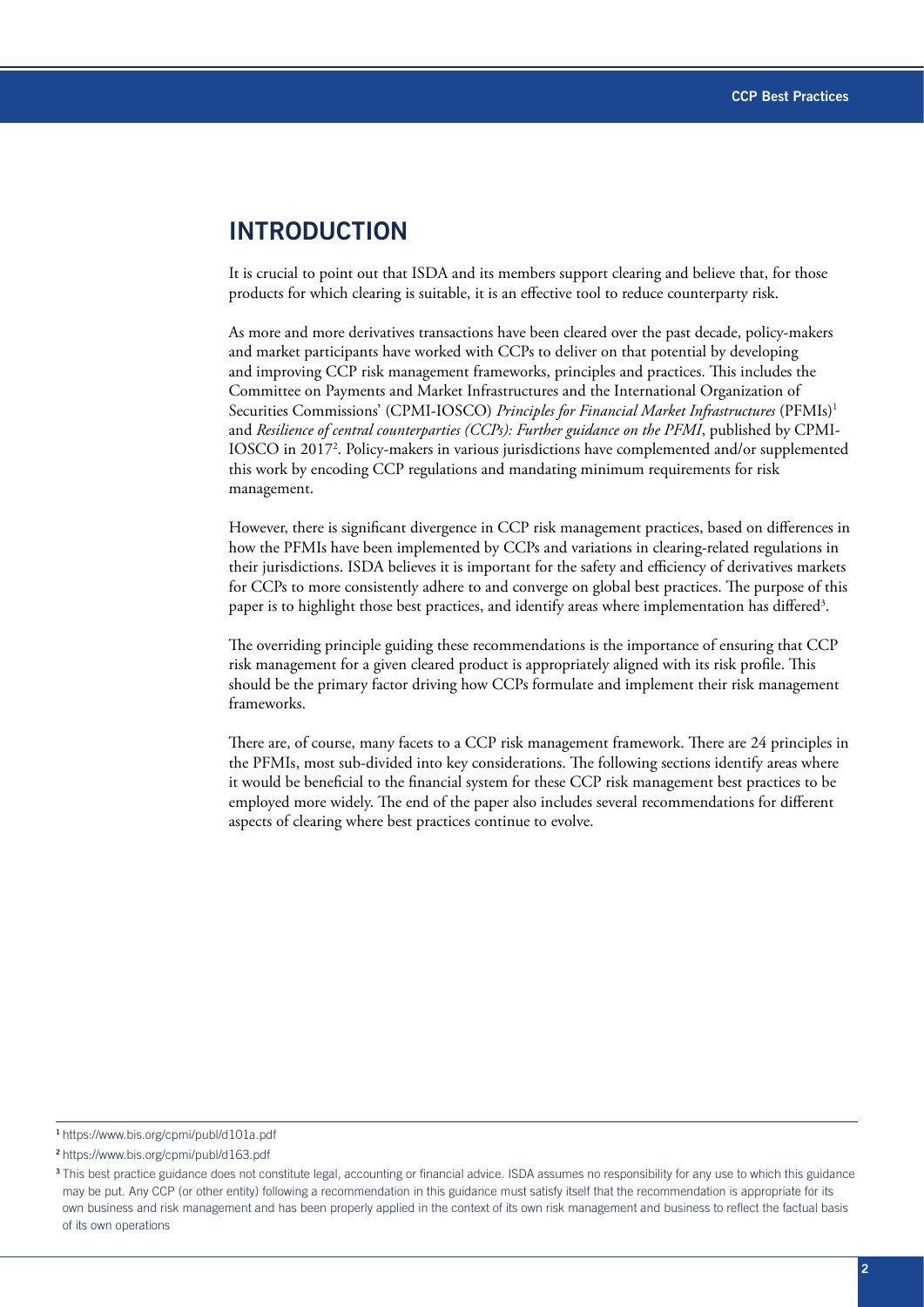## **CCP RISK MANAGEMENT BEST PRACTICES**

#### *Best Practice 1: Alignment of CCP Risk Management to Underlying Risk*

*Link CCP risk management to actual risk and not base it solely on a given product being an OTC or exchange-traded derivative.*

Regulation currently distinguishes between the clearing of OTC derivatives and exchange-traded derivatives (ETDs). Requirements for clearing OTC derivatives are stricter, reflecting a perception that these products are riskier, more complex and less liquid in comparison to ETDs. That's largely because of the way they trade: many ETDs trade on a central limit order book (CLOB), where liquidity is relatively high, which means a defaulter portfolio can potentially be closed out quickly via the CLOB.

Over the past five years, however, there have been two events – both involving ETDs – where a CCP has been forced to use its member default fund. This highlights that, while products traded via a CLOB may be closed out quickly for more liquid portfolios, ETDs are not always straightforward, liquid and easy to risk manage. In stressed markets, many listed contracts may be volatile and illiquid, compromising the CCP's ability to rebalance its books in the event of a member default.

ISDA therefore recommends that CCP risk management requirements should not be solely dependent on whether a product is an OTC derivative or  $\mathrm{ETD}^4$ , but should be based on the risk that each product exhibits and the complexity of the default management process (DMP).

More specifically, ISDA believes that a risk management framework designed for liquid contracts is not suitable for contracts that are only traded by a subsection of the clearing membership, are less liquid, and where the underlying risk potentially exhibits kurtosis (fat tails) in its distribution.

Currently, the prescriptive minimum requirements are often binary<sup>5</sup>, depending on whether the CCP clears exchange-traded or OTC derivatives – for instance, in terms of the required margin period of risk (MPOR) used in risk calculations or, in many cases, the confidence interval for initial margin calculations. ISDA believes that systemic risk would be better mitigated if these requirements were driven by the actual risk of the products being cleared.

This would mean CCPs employ a dynamic and transparent MPOR determination for both exchange-traded and OTC derivatives that considers market liquidity, open interest, position size, concentration, the DMP and other drivers that may impact the timeliness of liquidation<sup>6</sup>. Such an approach might increase the MPOR for some ETDs above the regulatory minimum, as is already best practice at many CCPs. For the most liquid OTC derivatives where portfolio hedges can be executed rapidly, the MPOR might be reduced to below the current minimum five-day period.

Some ETDs are concentrated in such a small market that these products may not be suitable for clearing, or it may be inappropriate for them to be cleared in a commingled default fund. If a product set is only viable for clearing because it shares default resources with other products, then clearing members that do not clear the product are effectively subsidizing the small group of clearing members that do.

<sup>4</sup>Some products cleared by ETD CCPs are actually traded OTC

<sup>&</sup>lt;sup>5</sup> The PFMIs and local regulation take into account other factors, like market liquidity

<sup>6</sup>There are instances where CCPs elect to use an MPOR that is longer than the regulatory defined minimums because of the risk profile of the product being cleared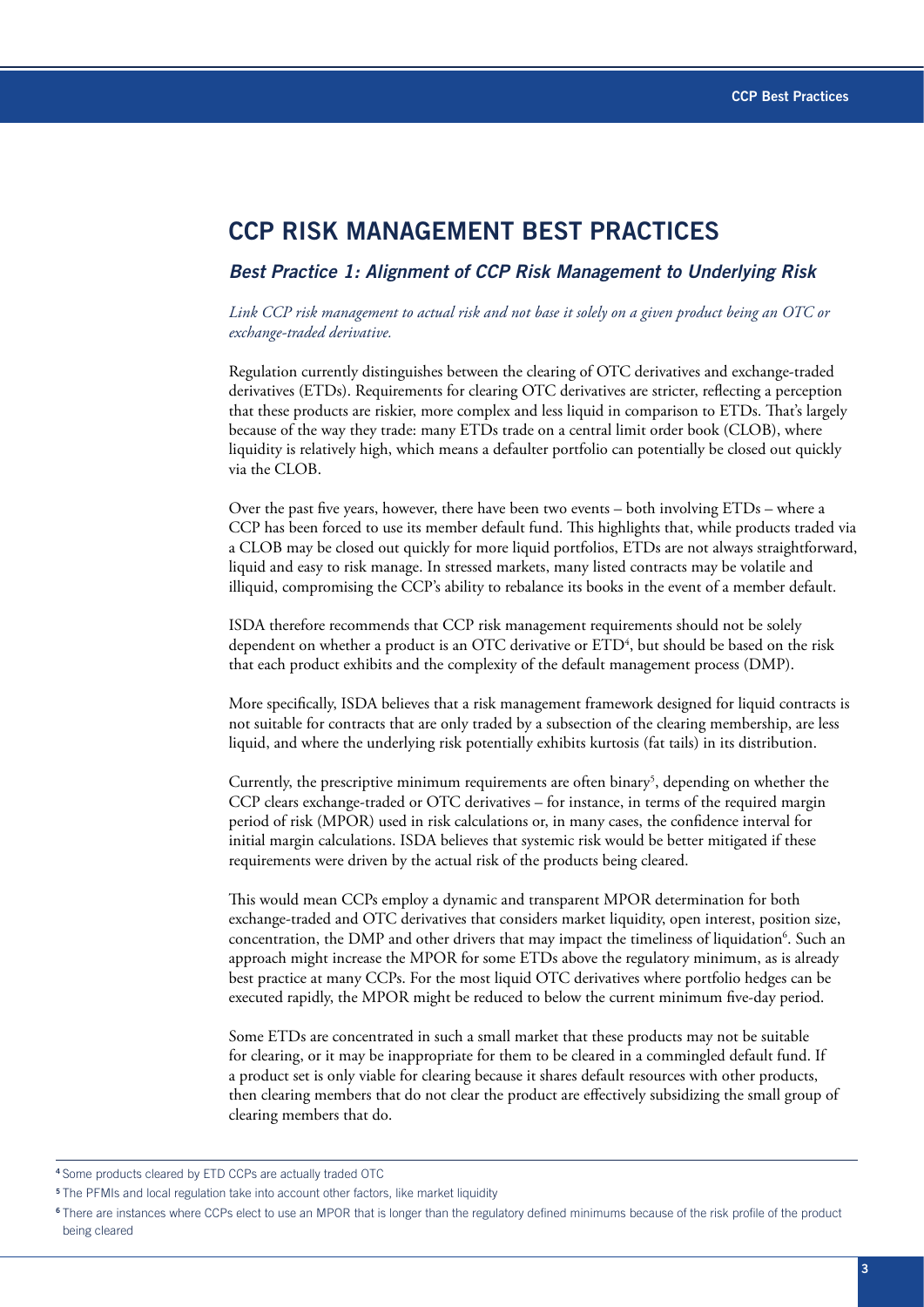Although many CCPs embrace the practice of sharing default resources across products, it is expected that a CCP would appropriately margin a product based on its risk profile, while meeting defined margin coverage practices, and would not clear a product only because the risk could be mutualized. Beyond a CCP's margining practices, it could also establish a segregated or segmented default fund for illiquid products that are traded on an anonymous exchange and then cleared (*see Best Practice 3: Products to be Cleared*). This could ensure that a defaulter's portfolio could be rebalanced without imposing risk on non-defaulting clearing members that might not trade such products<sup>7</sup>.

CCPs provide an important role as central risk managers in the market. However, it should not be forgotten that CCPs manage clearing members' collective risk, especially with regard to counterparty risk. While the layer of mutualized resources makes clearing more efficient, mutualized risk sharing necessitates an extra conservative risk management framework and culture. The CCP should also demonstrate its management's confidence in its chosen risk management framework by exposing a significant part of its capital in the default management waterfall (*see Evolving Best Practices: Skin-in-the-game*).

<sup>7</sup>New products might be less liquid, especially at the time of their introduction. In such cases, it may not make sense to set up a new default fund or default fund segment at the outset. Such products should, in turn, be margined conservatively to cover their liquidity risk. It is important for new products to have a clear definition and good governance including the risk committee for the introduction of new products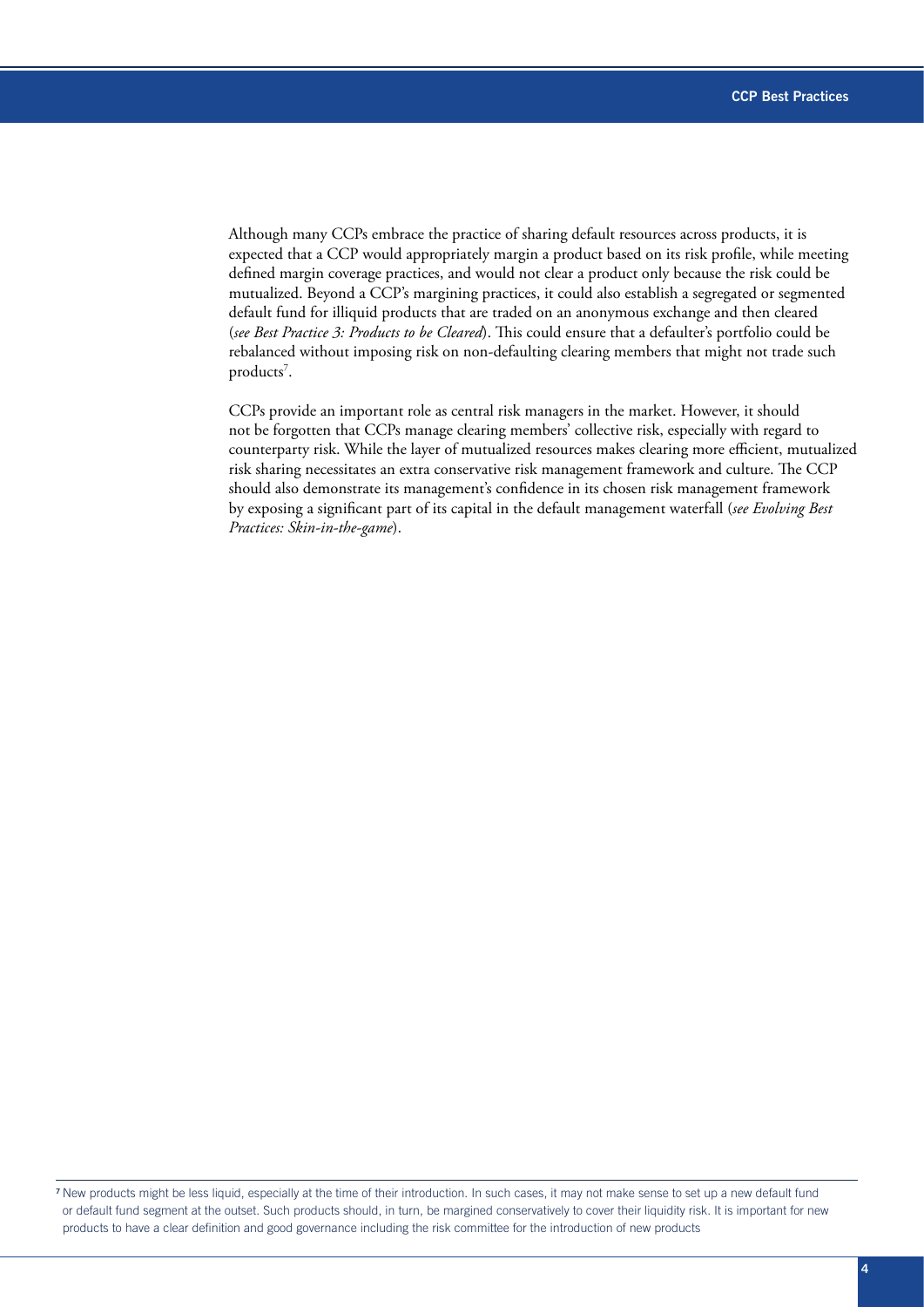#### *Best Practice 2: CCP Membership Requirements*

*CCPs need to have robust membership requirements. For instance, members should have:*

- *• Sufficient operational capacity and back-up sources of liquidity in place to settle trades in a timely fashion;*
- *• The ability to independently risk manage their own and their clients' positions;*
- *• The financial resources capital base as well as liquidity buffers to pay extra margin, assessments for additional guarantee fund contributions and other payments to support their positions in periods of market stress and to participate in the DMP.*

*CCPs need to review membership requirements and the creditworthiness of their members on a regular basis and take necessary action if a member fails to meet those requirements – for instance, through increasing margin, limiting positions, and suspending or terminating membership.*

ISDA members support fair and open access to CCPs. A model where smaller firms are allowed to participate as members of a CCP can work if two conditions are met. First, the CCP must monitor adherence to membership requirements and the credit quality of each of those smaller members at least as closely as it monitors large members (and as closely as large members monitor their clients). Second, the CCP must allow each member to only clear transactions that the member can risk manage and fund under different market scenarios.

The traditional two-tier model pursuant to which a firm would clear through a larger clearing member (rather than as a member of the CCP itself) has the advantage that the clearing member shields the CCP from the risk of its clients, providing a financial resource buffer, and takes over monitoring and risk management of the portfolio of these smaller clients. Without a clearing member shielding the CCP from the risk of smaller firms, the risk is shared by all of the CCP's clearing members.

A CCP needs to have a transparent set of membership requirements. These membership requirements need to be designed to protect the CCP and clearing members from the risk other members pose to them. CCPs have a responsibility to monitor compliance with their membership requirements on an ongoing basis. Should a member stop complying with the membership requirements, the CCP needs to take steps to ensure it resumes compliance or else take action to protect the CCP and other clearing participants.

Best practices related to membership requirements prescribe a minimum risk management framework for members, which includes requirements for the member to:

- Settle trades and margin calls in a timely fashion;
- Provide financial disclosures, ideally through the member's regulator;
- Be appropriately capitalized and maintain a satisfactory credit and liquidity profile;
- Segregate trading and control functions;
- Set and control limits;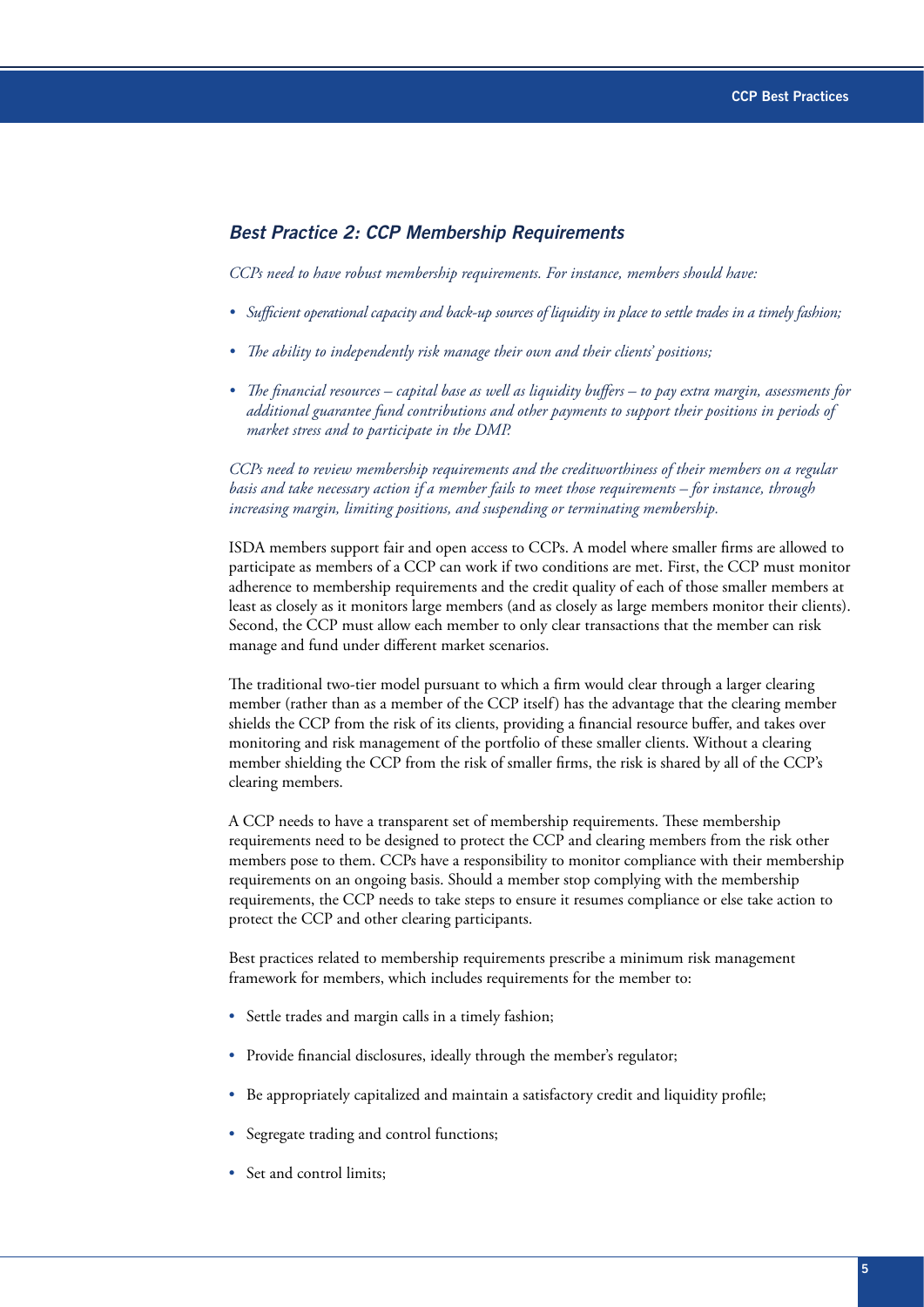- Independently risk-manage their positions and those of their clients;
- Demonstrate operational capabilities to react to market changes and manage positions;
- Manage key person dependencies;
- Conduct stress testing on their own portfolios and those of their clients and be able to pay margin and other obligations during stressed periods;
- Participate in the DMP as required; and
- Support CCP risk management by notifying the CCP of all changes regarding membership requirements.

A CCP should also tailor its tolerance to adapt the risk management of a member and its transactions based on the member's risk and resources. A review should occur at the beginning of the clearing membership and on a regular basis to ensure these conditions are satisfied.

Given their central role in managing risk for members, CCPs should have the same or better processes in place as the most sophisticated members. These processes include regular reviews of the financial soundness of all clearing members, early warning indicators for clearing members that experience stress, and steps to reduce the exposure of such clearing members.

Where appropriate, regulators should consider whether market efficiency and safety would be enhanced by a requirement for CCPs to restrict clearing members to regulated entities. In general, CCPs should disclose the full list of their members on their websites.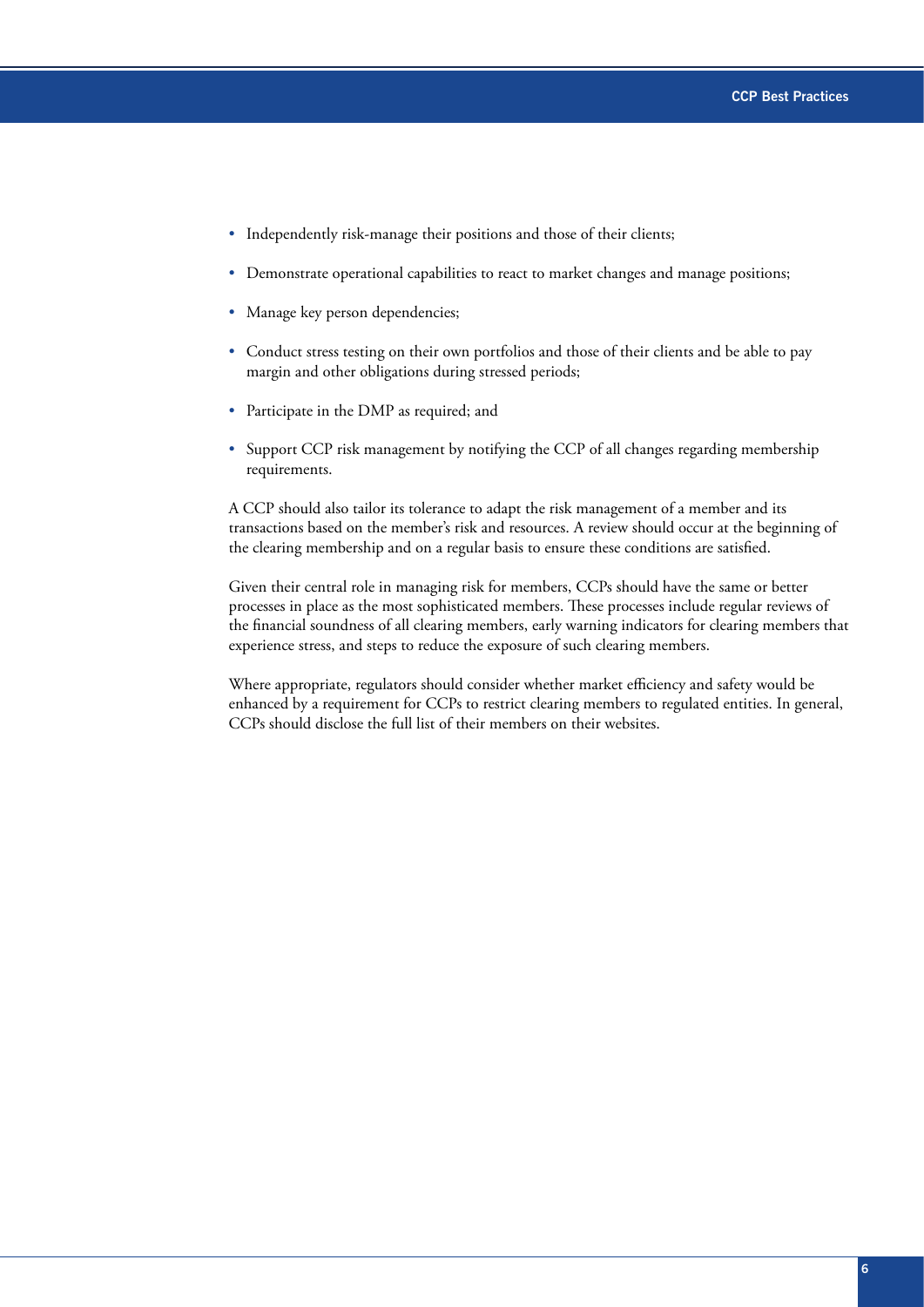#### *Best Practice 3: Products to be Cleared*

*Products cleared by a CCP need to be sufficiently standardized and liquid. Where these products contain very specific characteristics or market dynamics, they should be cleared in a separate or segmented silo, or be subject to prospectively increased margin requirements.*

For a product to be suitable for clearing, it needs to be standardized and liquid, and prices need to be observable on a regular – at least daily – basis. If prices cannot be observed on a regular basis, the CCP should set up a scheme of price provision by members (or by clients in markets where clients are more active than members). The CCP should consider volume and open interest of a product. There also needs to be a suitable number of members that clear the product and commit to participating in its default management *(see Best Practice 9: Default Management)*.

CCPs should have standardized criteria for products they clear, and processes to review the products against these criteria. CCPs should have the discretion to discontinue clearing products that no longer satisfy the relevant criteria. If any material risk management implications arise from these decisions, they should be governed by the risk committee that has representation from member firms serving as independent experts.

Clearing members believe products that consist of idiosyncratic and unusual risks compared to the rest of the cleared portfolio should be cleared in a separate silo<sup>8</sup>, with separate default resources and CCP capital – so-called skin-in-the-game (SITG). The margin model should take into account any potential difficulties that might arise upon the default of a member clearing the products<sup>9</sup>. These difficulties could include trouble executing hedges to de-risk the defaulting member's portfolio and any idiosyncrasies in rebalancing the CCP's portfolio. Instead of a separate silo, the CCP could also consider segmenting the default fund for these products, or prospectively raising margin requirements $10$ .

Decisions on product suitability and whether to segregate those products, either in a separate default fund segment or a fully segregated default fund, should be made on a dynamic basis and should be periodically reviewed and discussed with members.

A silo can be either a separate legal entity or a contractually segregated segment

<sup>9</sup>New products might be less liquid, especially at the time of their introduction. In such cases, it may not make sense to set up a new default fund or default fund segment at the outset. Such products should be margined conservatively. It is also important to have fair and transparent definitions of what constitutes a new product and good governance over introduction of new products

<sup>&</sup>lt;sup>10</sup> Certain CCP members of ISDA are concerned with this recommendation about segmenting certain products in their own silos. They believe that, unless the idiosyncratic or unusual risk of the segmented products threatens the financial stability of the cleared markets in question, such a siloed approach may make these products unnecessarily costly to clear, could challenge access to clearing for client risk management purposes, and could undermine the viability of the CCP itself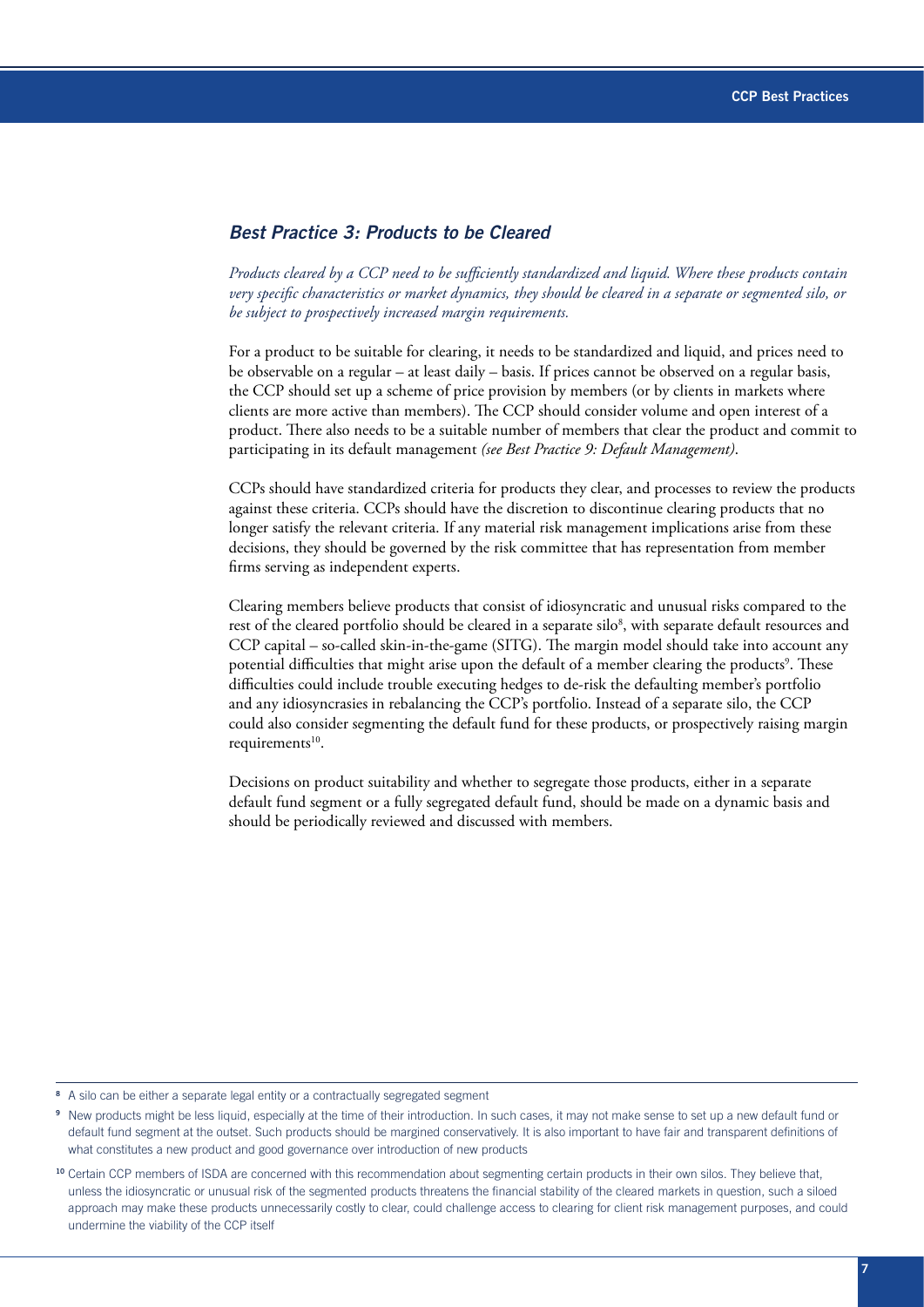#### *Best Practice 4: Membership Size*

#### *CCPs need to make sure there are sufficient participants in an auction. For some products, this will be clients rather than members.*

Mutualization of risk in a CCP works best if that risk is mutualized across many members. If the membership of a CCP is too concentrated, liquidation via an auction is less likely to yield a good price. This is the case particularly if other clearing members have positions in the same direction as the defaulter.

The ultimate driver for auction success will be the number of bidders that are able to absorb the risk of the defaulting member's portfolio. In contrast to OTC derivatives CCPs, the most active participants (eg, market makers) at many ETD CCPs are often not clearing members but end-user clients of those clearing members. For those CCPs, it is important to find ways to allow clients to bid in the auction with suitable incentives in place<sup>11</sup>.

To address these issues, CCPs could allow clients to bid, or allow or even mandate other members to bid. Even if other members don't have positions in a given product, they might be incentivized to bid to improve the outcome of the auction and to minimize the likelihood of their default fund contribution being used.

Another way to mitigate against a smaller number of firms clearing a certain product is concentration margin, which should automatically apply to a concentrated membership in respect of a given product.

There might be other mitigating circumstances, like clearing new products. When a new product is listed, there might initially be a small number of firms supporting it. Such products should be margined conservatively.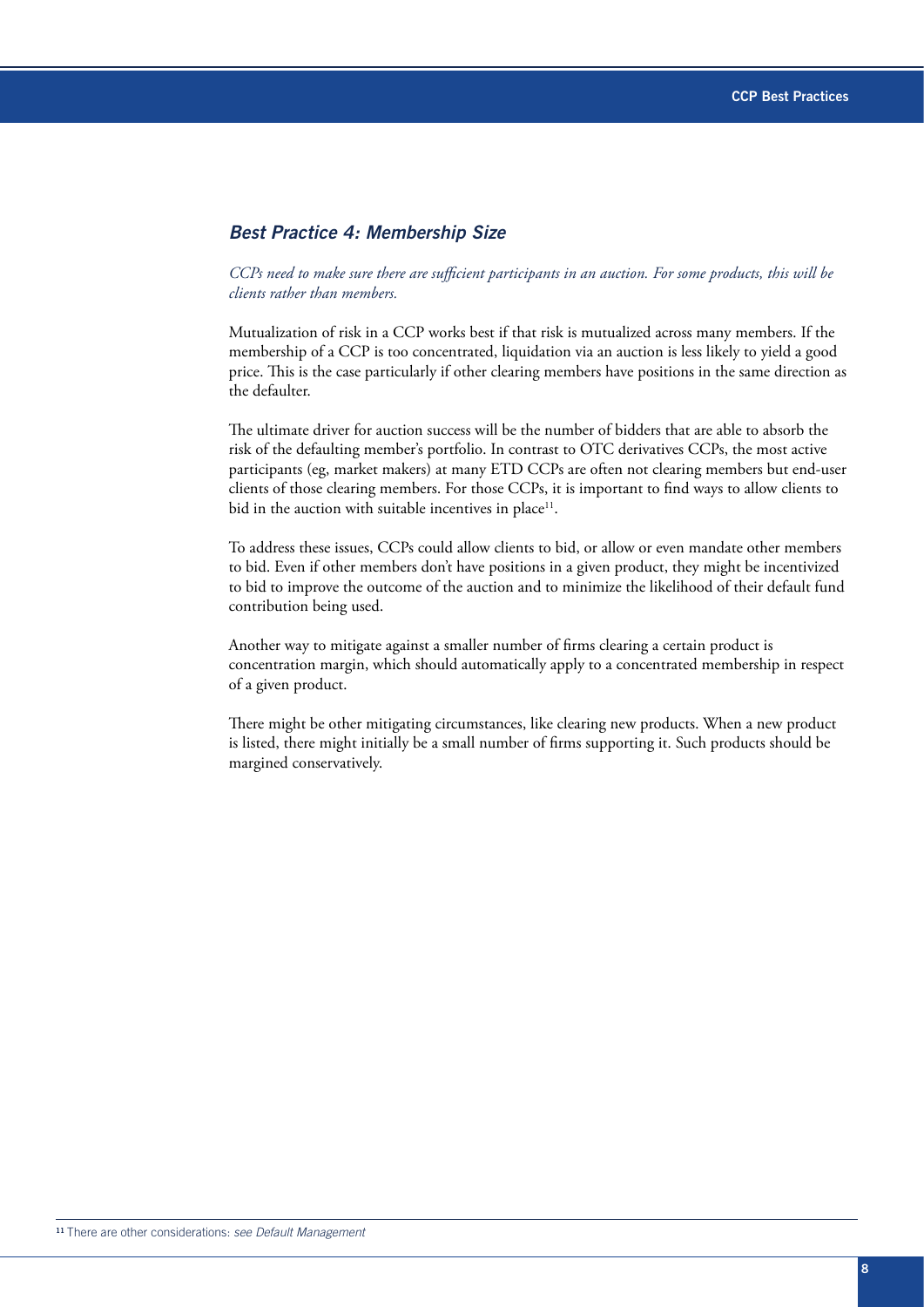#### *Best Practice 5: Margin Calculation*

*Best practices for margin calculations should be implemented across all products, based on applicable risk factors and not limited to trading venue. This includes:* 

- *• A conservative, standardized minimum confidence level should be established and used consistently;*
- *• Margin and haircut models should include stressed periods;*
- *• The MPOR should be linked to the expected duration of the DMP until the risk of the defaulter's portfolio is fully neutralized, considering factors such as market volumes, open interest, capability and number of active market participants, and should not be solely dependent on the derivatives product being an OTC or ETD;*
- *• Correlation benefits should be carefully considered, based on a clear economic rationale, and use an appropriate number of historical and stressed scenarios, taking into account that correlation will exhibit fat tails and is prone to breaking down in stressed periods;*
- *• Concentration, liquidity and wrong-way risk should be included in the margin calculation;*
- *• CCPs should seek to limit the reactivity of margin to volatility changes (pro-cyclicality), while ensuring it is always sufficient to cover cleared risk;*
- *• The CCP should call for intraday margin to make sure it is not extending more credit than planned;*
- *• CCPs should implement transparent back-testing of margin and collateral models.*

CCPs use a wide variety of methods to calculate margin:

- Different calculation methods, such as standardized portfolio analysis of risk, historical simulation (filtered or unfiltered), Monte Carlo simulation or stressed-based methods;
- Underlying models can be value-at-risk or expected shortfall, with a variety of confidence intervals and lookback periods.

There is no single correct method and model combination, and the choice will depend on the products cleared. It would also make the financial system less safe if all CCPs had to use the same models. However, it is important that the CCP performs extensive analysis to support every modelling choice it makes as part of its risk management practices, and that models are reviewed on a regular basis to address weaknesses.

ISDA believes there is no reason why the confidence interval should be different for exchangetraded and OTC derivatives CCPs. We propose the use of a conservative, standardized confidence interval, which would be higher than the current minimum prescribed by CPMI-IOSCO. This would strike the appropriate risk balance between 'survivors pay' and 'defaulter pays' for both OTC and ETD CCPs. The essential role of a CCP is to rebalance its books without placing mutualized resources at risk in all but the most extreme situations. In effect, 'survivors pay' will greatly affect the CCP's reputation and should almost never happen at a CCP.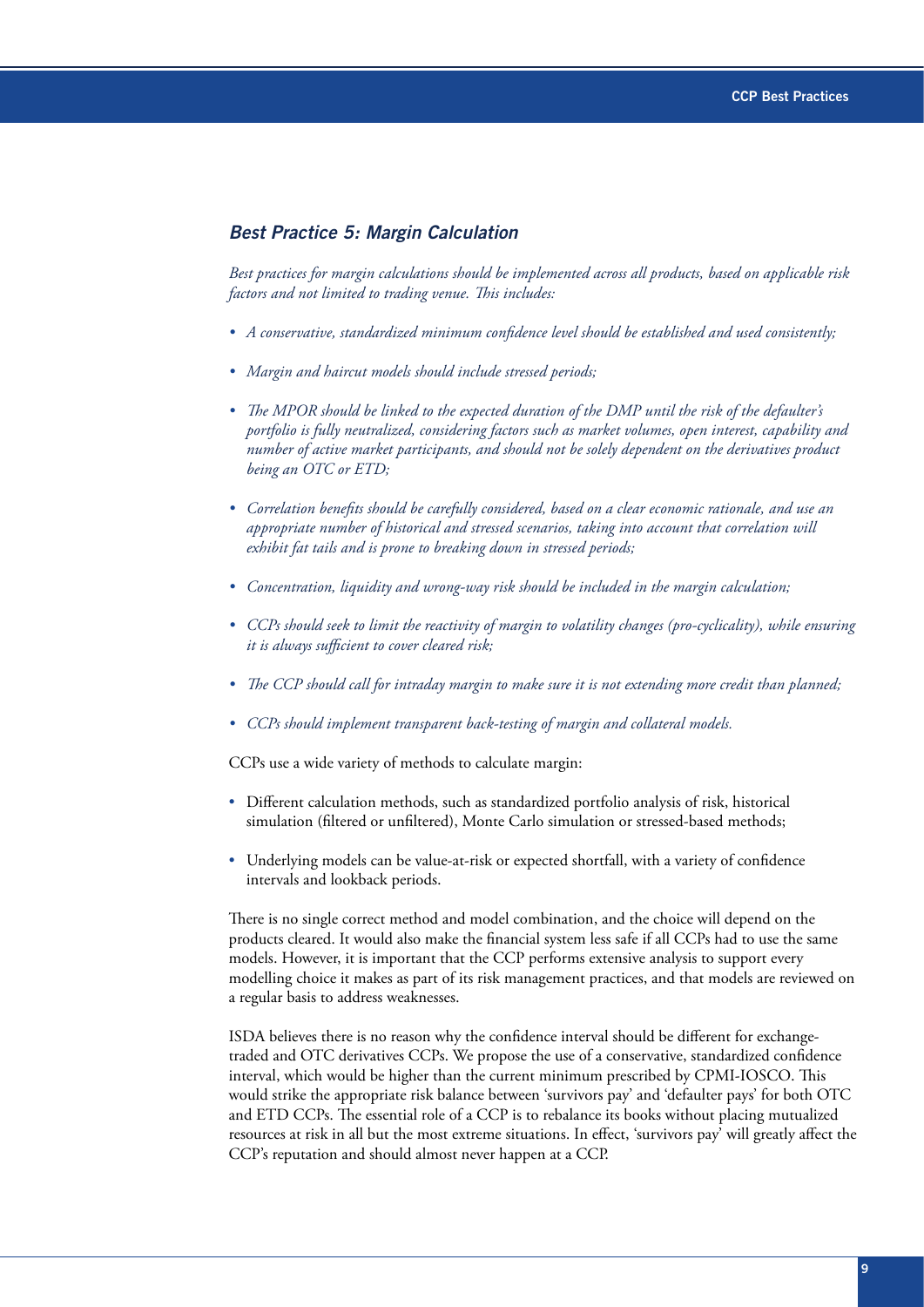Many CCP margin models provide correlation benefits between economically linked contracts. Such correlation benefits should only be provided if the economic relationship is strong enough so price relationships persist during times of crisis. To calibrate these correlation benefits, CCPs need to look back for a suitably long time period and recognize that correlations can break down in times of stress. CCPs should also acknowledge that correlation benefits are even less likely than directional risk factors to be normally distributed and are more likely to exhibit fatter tails. CCPs should fully document the rationale for allowing offsets and disclose the documentation to members<sup>12</sup>.

Best practice for margin takes into account concentration, market liquidity, wrong-way risk and other factors. A clearing member that clears either a large portion of a given asset or a portion that is large compared to daily trading volumes should have to pay additional margin. This additional margin should be sized to cover the cost of closing out a concentrated or illiquid position to reinforce the 'defaulter pays' paradigm in cases where clearing members introduce outsized risk to the CCP.

There are other best practices in the market in relation to margin calculation:

- Margin and haircut models should include stressed periods, either by having a suitably long lookback period or by including dedicated stress scenarios, where appropriate. The length of the minimum lookback periods should be standardized<sup>13</sup>.
- A key driver of margin size is the MPOR, which should be closely linked to the process and duration it takes to detect a default, commence the DMP and fully neutralize the risk in a portfolio *(see Best Practice 9: Default Management)*. The MPOR should depend on the market liquidity of the product, including the number of active participants, which can change over time, and the complexity of unwinding portfolios of a product. The MPOR should therefore be dynamically adapted to market liquidity, ideally using stressed periods for calibration to avoid volatile MPOR or initial margin levels. The main point is for the CCP to have a suitable level of initial margin. Therefore, a CCP does not necessarily have to adapt the MPOR, but, as an alternative, can also increase total initial margin by using other tools like liquidity margin. In any case, the CCP should document both the MPOR and its rationale, and the interplay with other margin components for every product, and provide documentation to members.
- If a CCP applies a short MPOR of one day, the onus is on the CCP to demonstrate that a oneday MPOR is appropriate and sufficient. This case should also be supported by a suitable amount of SITG.
- The margin model should:
	- º Be based on a risk model that is appropriate for the cleared products (such as simulation for products with optionality);
	- º Capture all of the factors relevant for evaluating the risk of the cleared products;
	- º Cover risk in changing market conditions; and
	- º Use valuation models that are market standard and are able to accurately price products in the extreme market scenarios that may exist following a member default.

<sup>&</sup>lt;sup>12</sup> If a CCP has the ability to allocate losses beyond clearing members (for example, to end investors), then the information should be made available to all potentially impacted parties

<sup>13</sup> Standardized lookback periods should take product specifics such as seasonality into account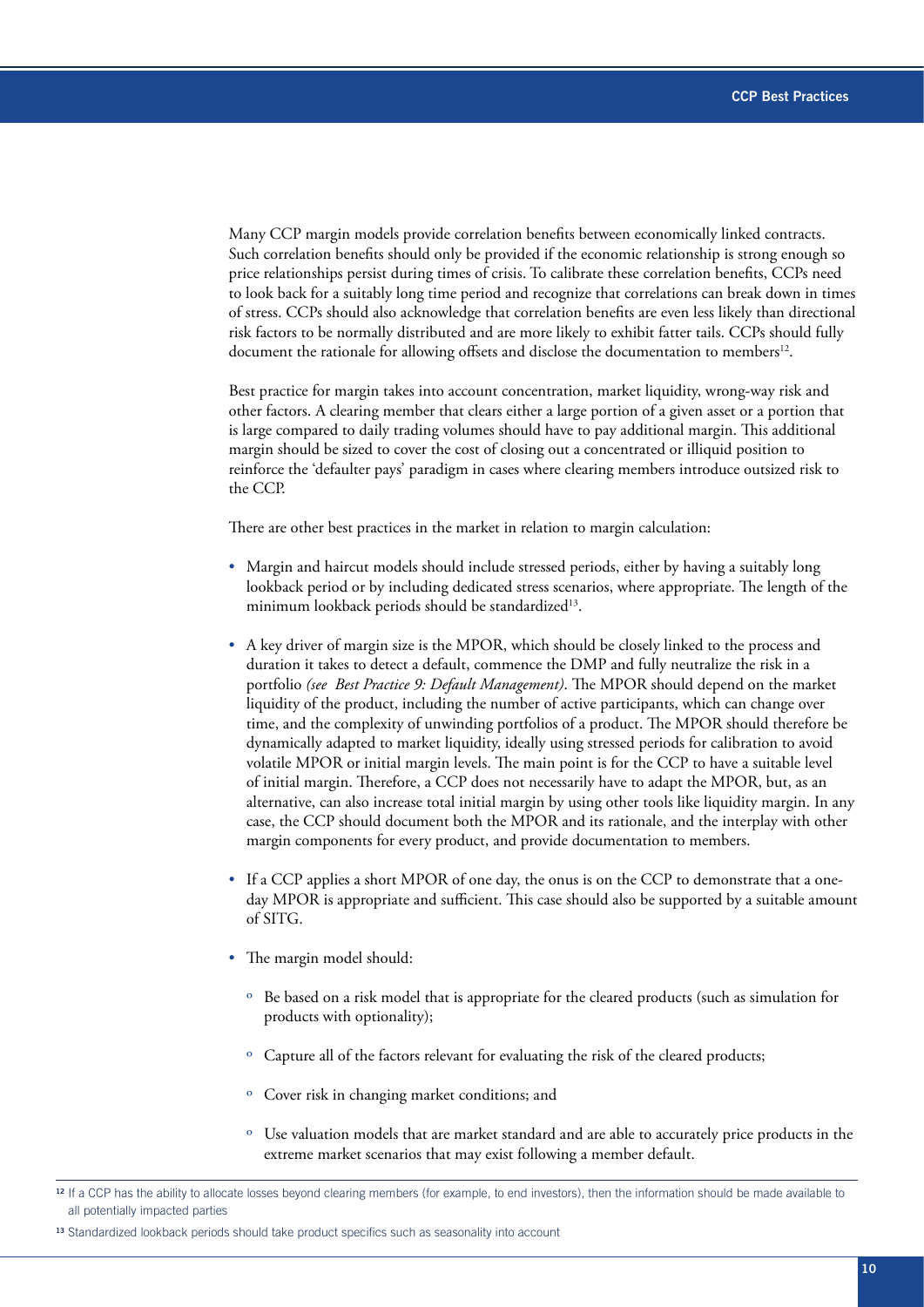- Concentration limits (position limits) at the exchange and the CCP, margin components for concentration and liquidity and MPOR all reflect market factors and need to be managed holistically and dynamically.
- Margin components for concentration should also consider concentration on the other side of a member's position. If there are very few members on the other side, there is an elevated risk to any one of this small set not bidding in an auction. Extra margin would be needed to cover this scenario.
- Margin requirements should be increased for members whose positions are large compared to their capital or compared to risk brought in by other market participants, based on a percentage of the size of the default fund.
- The CCP should periodically call for intraday margin, both covering initial margin and variation margin shortfalls, to make sure the CCP never extends more credit than planned.
- Some CCPs require pre-margining of transactions. Pre-margining portfolios will mitigate the risk of a new position that could be uncovered until the first margin payment is made.

CCPs should seek to limit the reactivity of margin to volatility changes (pro-cyclicality), while ensuring they are designed to cover cleared risk in accordance with the applicable confidence interval.

It is extremely important for the CCP to demonstrate margin adequacy by back-testing margin and haircut models on a regular and frequent basis, using a transparent methodology and sufficiently long time series, both at the product and portfolio level<sup>14</sup>.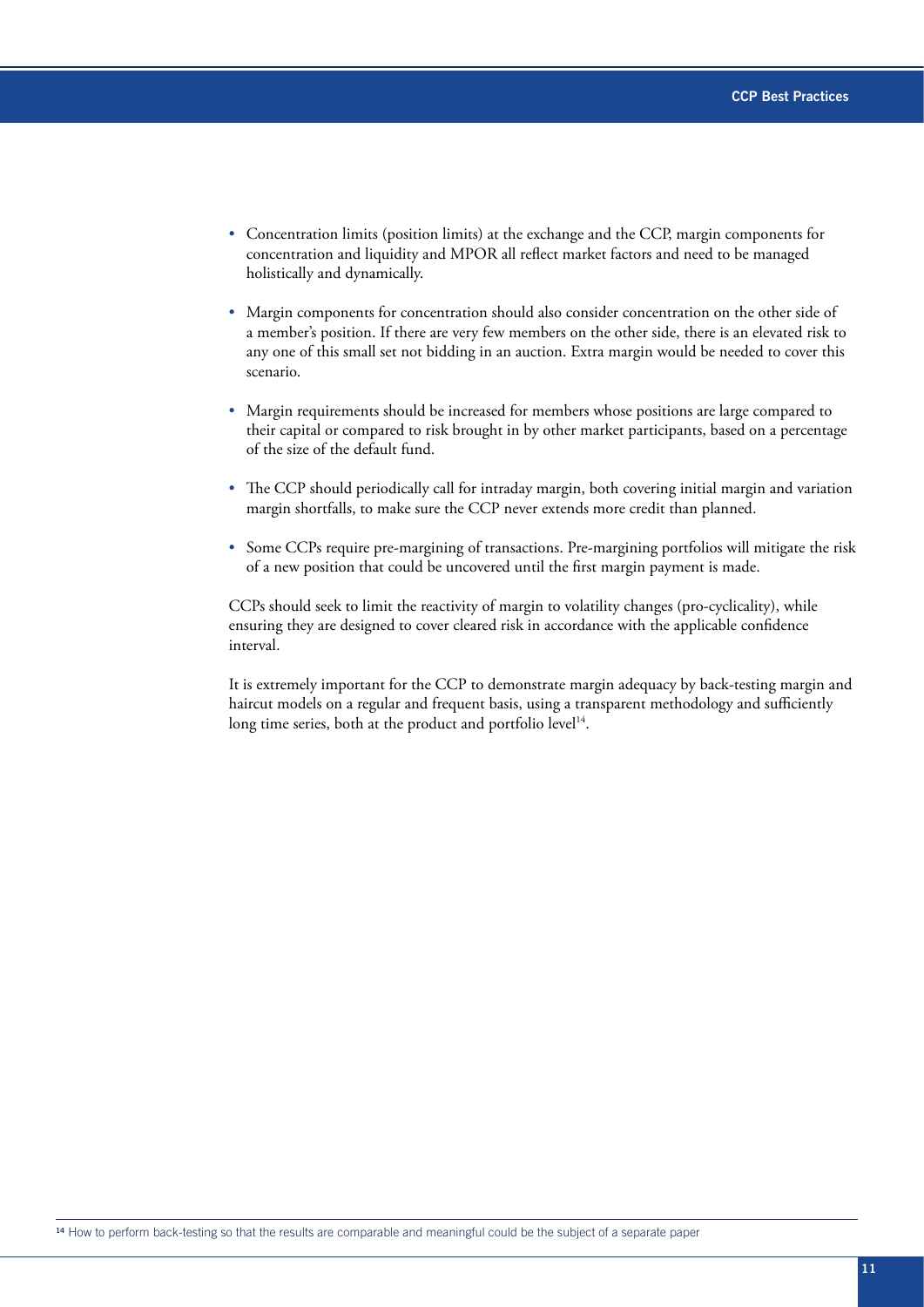#### *Best Practice 6: Controls and Limits at the Exchange*

#### *Controls and limits that protect against erroneous trades and build-up of concentrated positions should be implemented at the exchange level.*

Margin models that take account of concentration and liquidity play an important role in determining the amount of collateral required to cover a certain position, and to incentivize members to reduce concentrated positions.

Where a CCP is linked to an exchange, there should also be controls at the exchange level.

- The exchange needs to ensure that erroneous transactions don't get executed and presented to the CCP in the first place. This is particularly important for high-frequency trading.
- Exchange rules should also not allow a single participant to build positions where the size could affect the market, either by restricting supply (cornering) or by fire sales if the participant defaults. Such limits have to be dependent on size and liquidity in the particular market, and need to be reviewed on a regular basis.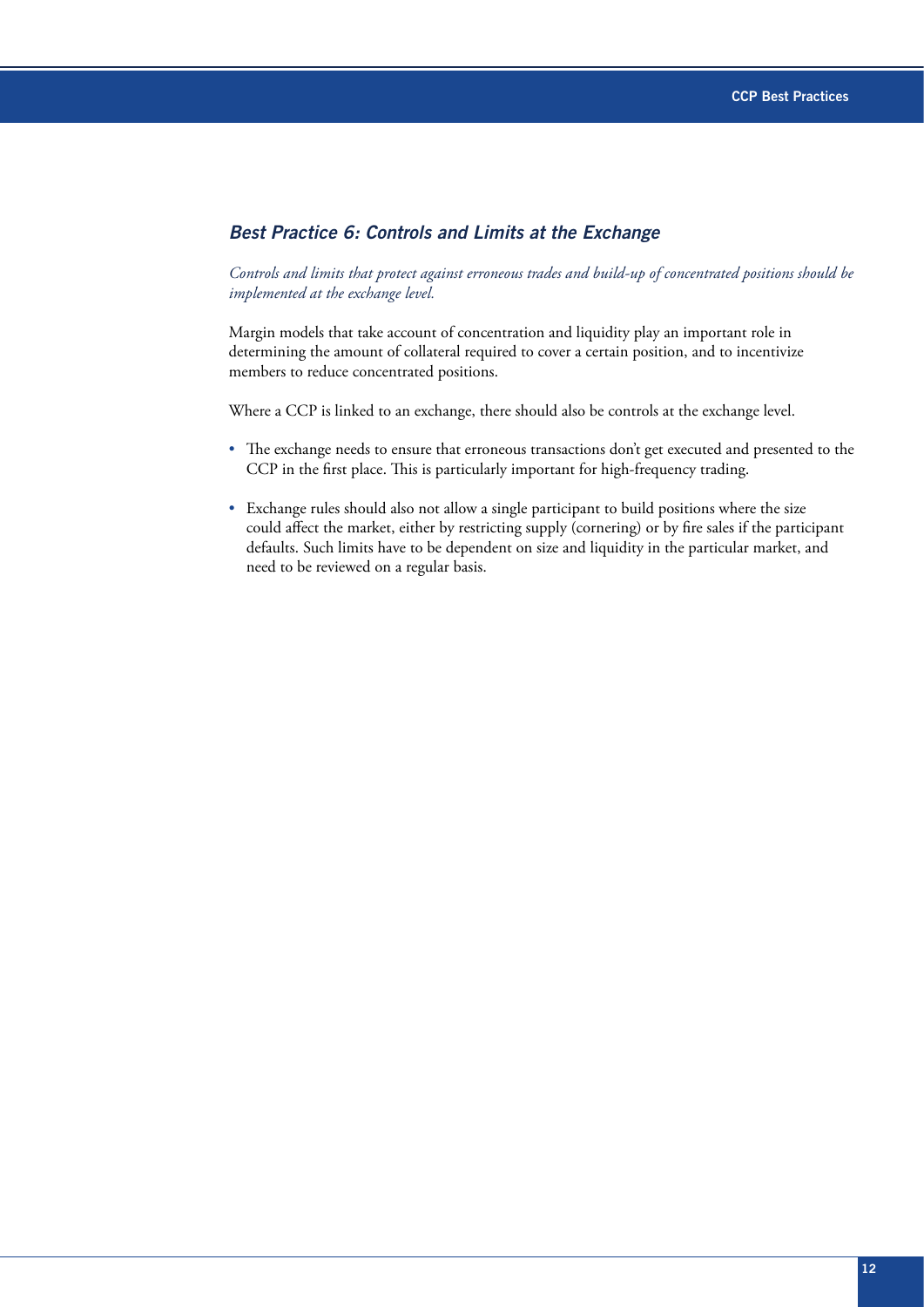#### *Best Practice 7: Enhanced Transparency*

*CCPs should disclose margin and stress testing models, DMP procedures and other important documentation to enable participants to fully replicate margin and stress models and to perform meaningful due diligence on the risk management framework. CCPs should also disclose the two largest amounts of margin offsets for products with non-fungible or non-convertible underlyings.*

ISDA has long advocated for greater transparency from CCPs on margin models and stress testing frameworks in general. Clearing participants should have enough information from the CCP to replicate the CCP's risk management and stress testing models, enabling them to conduct meaningful due diligence on the CCP.

Ideally, a CCP should be able to share its own documentation on models, stress testing, back-testing and the DMP. In particular, margin models should be fully documented and that documentation should be shared with members. The documentation should be sufficient to allow members to fully replicate and attribute drivers of margin.

ISDA believes that transparency on correlation benefits could be enhanced by providing information about the two largest amounts of margin offsets where the CCP applies portfolio margining for products with correlated but not convertible underlyings. For example, two different commodities would fall into this category whereas futures on the same equity index with different contract sizes would not. By being transparent on the most sizeable margin offsets, members could estimate how much the default waterfall would be hit by a sudden breakdown of correlations. Similar transparency could be provided on concentration.

ISDA also recommends that all CCPs complete a standardized comprehensive risk management questionnaire. Identical or highly similar analysis would free resources both at CCPs and member firms, therefore giving firms capacity to review more and smaller CCPs.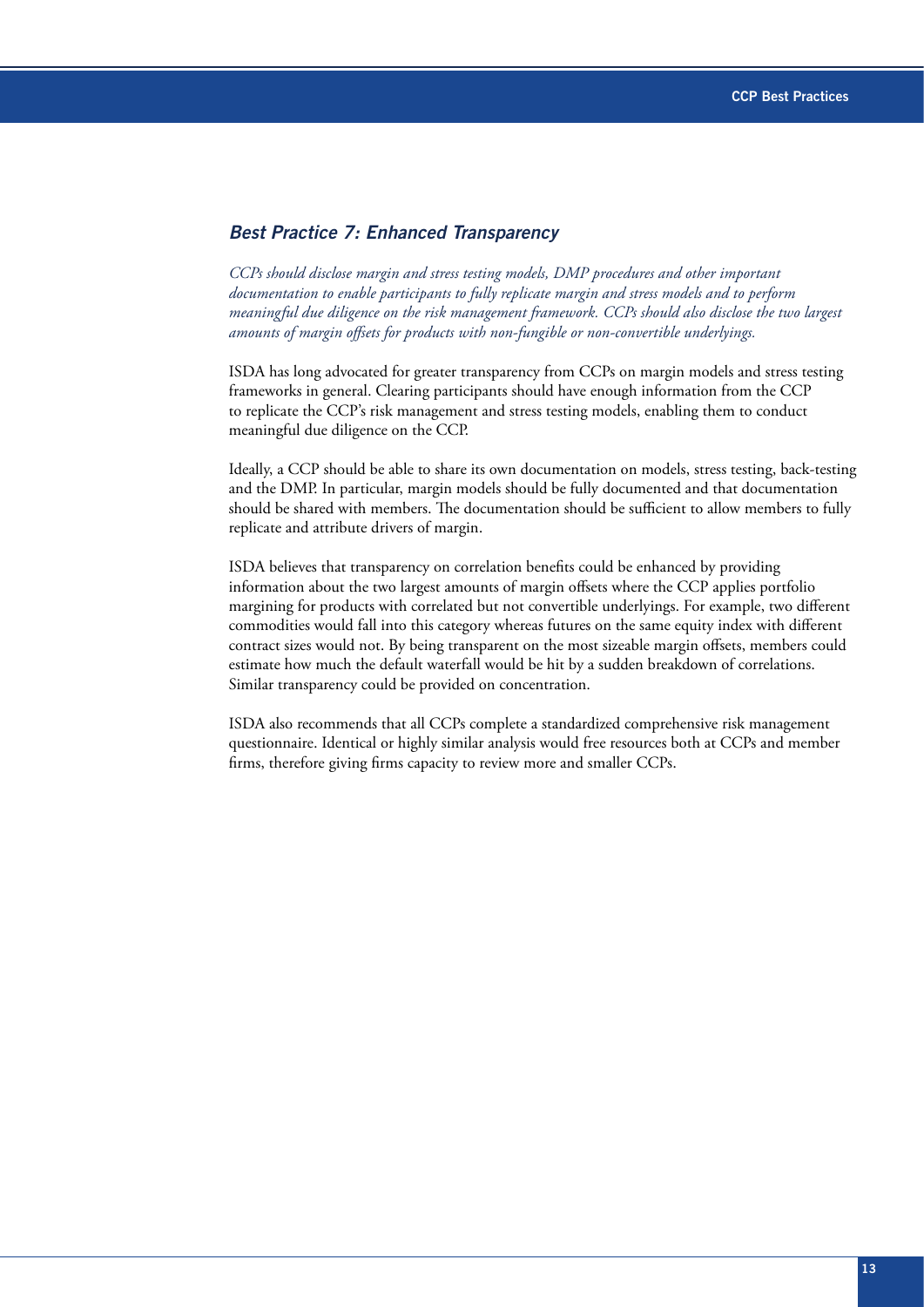#### *Best Practice 8: Default Fund and Financial Safeguard Coverage*

*Default fund sizing should be aligned with best practices, such as:*

- *• Universally employing the 'cover 2' minimum standard 15;*
- *• Using a large number of scenarios and stressing every significant risk factor using market data that reaches back a long period;*
- *• Having tools to limit the portion of the default fund that could be consumed by any one member and requiring additional margin or default fund contributions to cover stress losses above that targeted by the default fund;*
- *• Implementing meaningful minimum default fund contributions that incentivize active participation in the default management process and limiting the number of assessments as they can be pro-cyclical;*
- *• Limiting the liability of clearing members to a CCP.*

While regulation in certain cases allows a 'cover 1' model – ie, a default fund that covers the default of the largest clearing member in extreme but plausible situations – it should be best practice for all CCPs to at least apply the 'cover 2' model (a default fund that covers the default of the two largest clearing members in extreme but plausible situations).

Other best practices observed in the market include:

- When sizing the default fund, CCPs should look back on a long period of market data, ideally as long as data is available.
- Using a large number of scenarios that include historical, hypothetical and theoretical scenarios, stressing every risk factor, including spreads and using an unsynchronized set of stress scenarios. The CCP should disclose its stress scenarios at least to its clearing members<sup>16</sup> and ideally publicly.
- Limiting the proportion of mutualized default resources that can be consumed by an individual member, and ensuring that the default fund always meets the targeted coverage level by requiring members to post additional resources to reduce the size of a given member's stress loss in excess of the amount covered by margin. For example, a member whose stress loss exceeds 50% of a 'cover 2' default fund could post the difference in supplementary margin or additional default fund contributions. Additionally, CCPs should consider extra stress loss margin for other members that have outsized risk beyond the two largest clearing members.
- A minimum level of default fund contributions that are risk-based to incentivize active participation in the DMP, and limiting the liability of clearing members, allowing each clearing member to determine the risk they take on with a CCP.

<sup>15</sup> As mentioned before, this is a minimum standard, and the CCP needs to demonstrate why the standard chosen is suitable for its particular risk distribution <sup>16</sup> If a CCP has the ability to allocate losses beyond clearing members (for example, to end investors), then the information should be made available to all potentially affected parties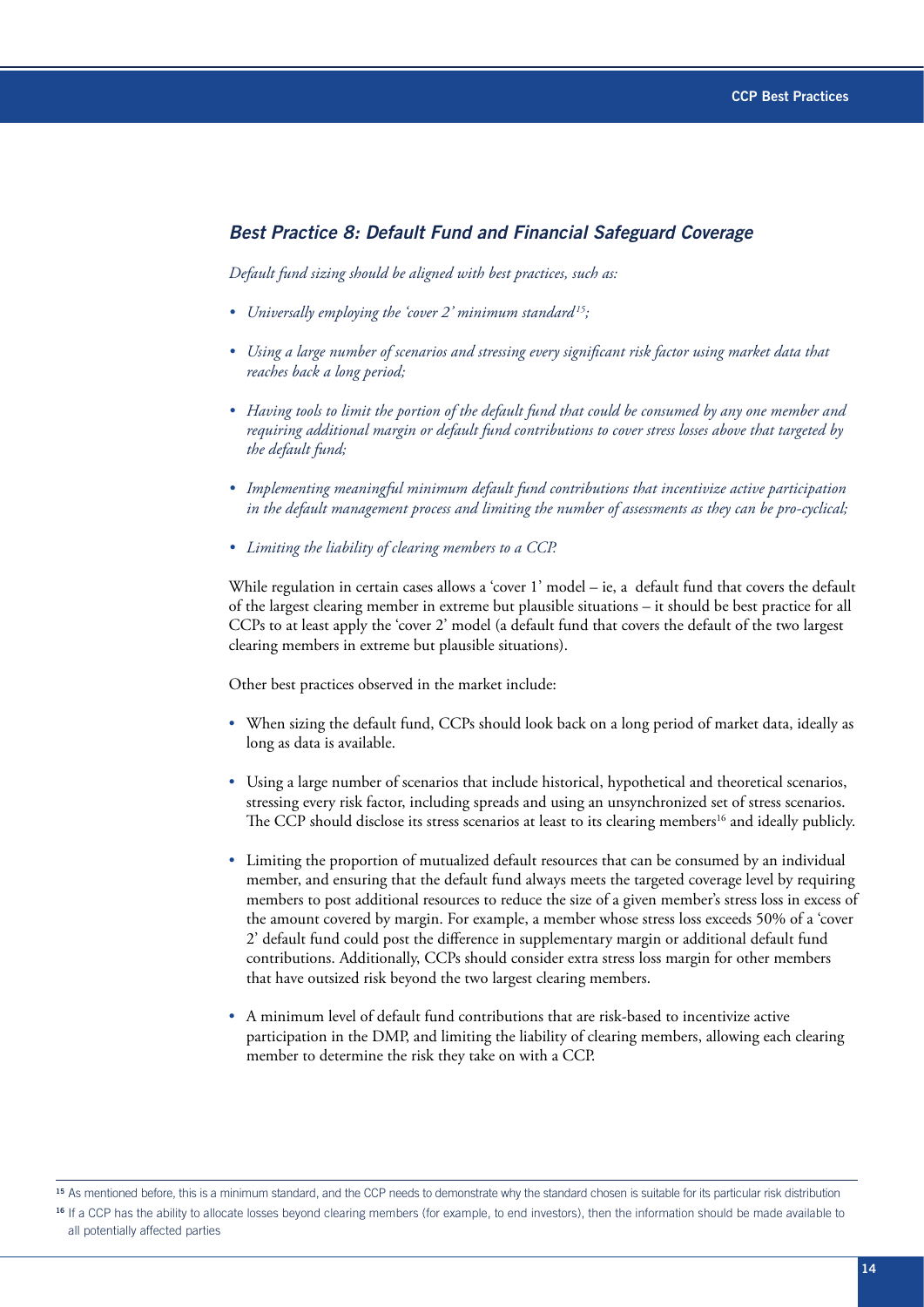ISDA also proposes the CCP provides:

- Reverse stress test results that show what shocks are needed to breach each level of protection in the waterfall; and
- The distribution of uncollateralized stress loss as a way of demonstrating appropriateness of coverage model.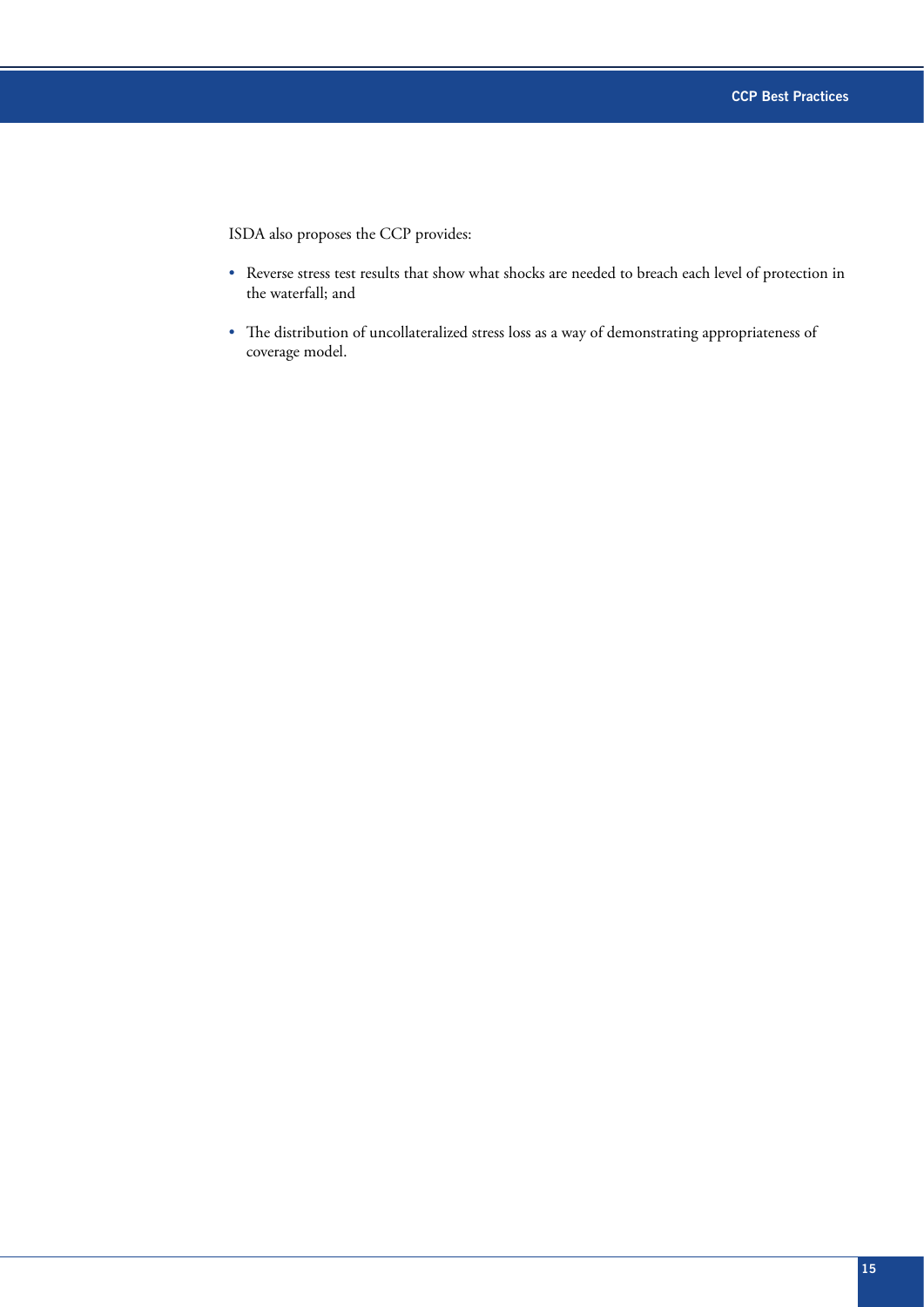#### *Best Practice 9: Default Management*

*CCP default management processes should include the following elements:*

- If an exchange-traded product is not liquid enough to be closed out at an exchange and requires an *auction to close out the defaulter's portfolio, the CCP should apply a transparent DMP that aligns the incentives of all participants – for instance via juniorization of default fund contributions;*
- *• Ensure sufficient participation in auctions for some products, this will be clients rather than members;*
- *• Regular 'fire drills', testing the CCP and members' ability to hedge and liquidate the defaulter's portfolio in a timely manner, ideally synchronized among CCPs globally;*
- *• No minimum price should be set for an auction;*
- *• Generally, the outcome of the auction should be accepted as the current market price, unless there are clear indications that the auction has been run badly or was poorly attended.*

As there was historically no CLOB to liquidate OTC derivatives, CCPs clearing such products had to develop DMPs that used a well-defined and transparent auction process. ISDA believes the principles surrounding these best practices for the DMP should be universally used. These DMPs are transparent, use clearing member knowhow by assembling a default management group (DMG) comprising members' traders, involve the whole clearing membership in mandatory bidding, and provide the right incentives to bid aggressively in an auction by juniorizing the default fund contribution of bad bidders.

For OTC derivatives CCPs, the MPOR is five days or longer, taking into account the time taken to assemble the DMG and fully neutralize the risk in the portfolio. Regardless of the type of product, the MPOR should be adapted to the time it takes for a portfolio containing such a product to be closed out.

This might be only one or two days for products traded on a liquid exchange in high volumes, or could be longer – say, five days, in line with the MPOR of OTC derivatives – for less liquid or difficult to hedge products that may take longer to close out. For the most liquid OTC derivatives where portfolio hedges can be executed rapidly, the MPOR might be reduced to lower than the current minimum five-day level.

A CCP clearing ETDs may be able to close out a portfolio consisting of liquid products on the exchange. For such CCPs, using auctions can be an additional tool to deal with less liquid portfolios. Should such a CCP use auctions, it should apply the best practices described above, while targeting auction participants that are well-suited to manage the risk of the portfolio. The CCP might decide on a voluntary auction. It is important for the auction to involve a sufficient number of bidders to have a high likelihood of good bids, and that the chosen liquidation method is clear and transparent to participants.

A CCP should manage a member default without participant input only if the estimated closeout costs do not impact the mutualized default fund and waterfall, and only rely on the available defaulted member resources and the CCP SITG. If mutualized resources are expected to be drained, then participants should be consulted and appropriately incentivized to actively take part in the DMP.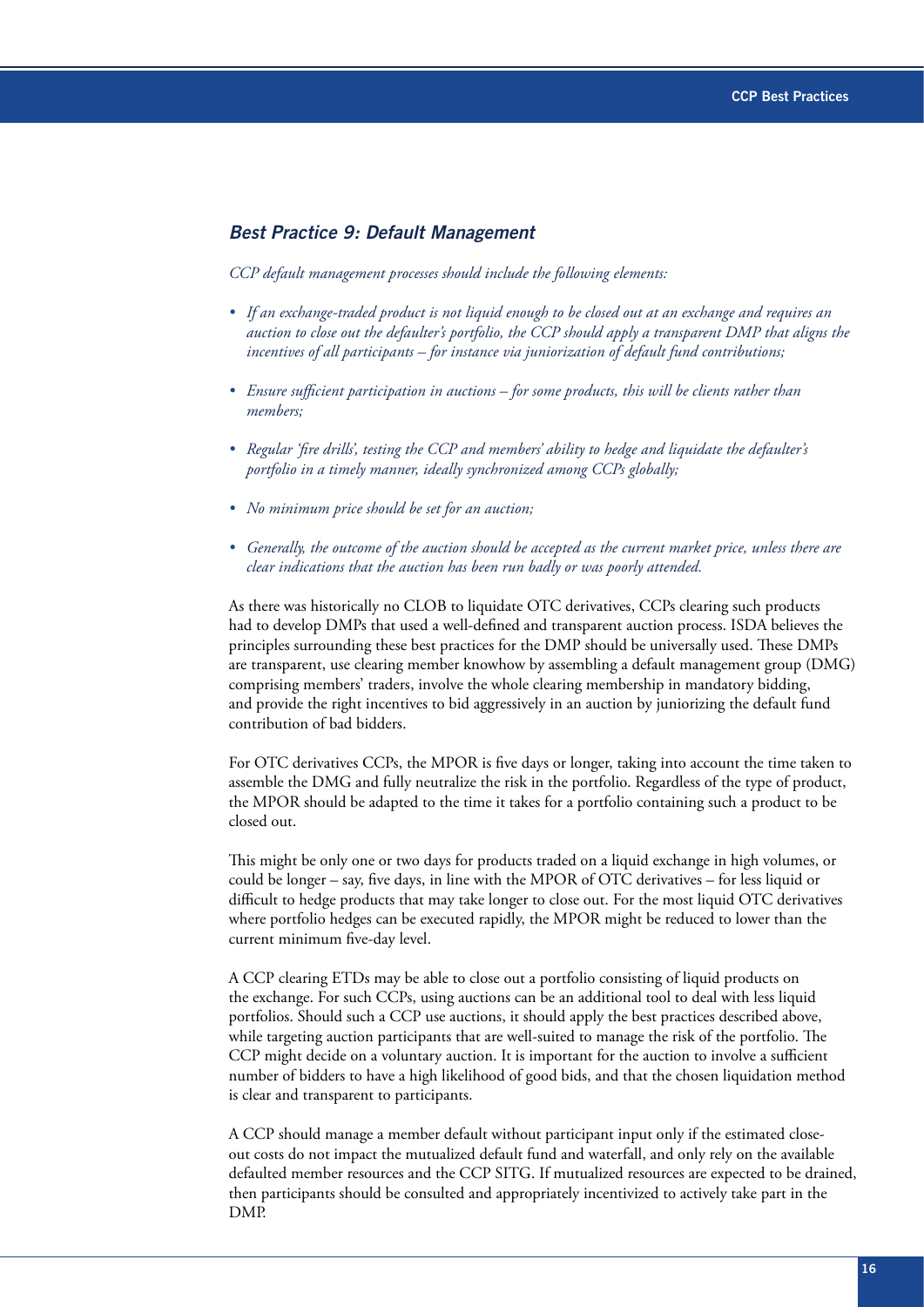Especially in ETD markets, the most active participants (for example, market makers) are often not clearing members, and clients instead trade a large share of the market. Clearing members might also be restricted by regulation or risk appetite. Some client types (for example, those with discretionary money) could have a significantly larger risk appetite than a bank in stressed conditions.

In such markets, clients should be able to bid (subject to certain requirements) to increase the number of bids and therefore the likelihood of good bids. Allowing clients to bid in the auction requires measures to make sure the shape of the defaulter's portfolio is not known by the whole market, which would make it more expensive for the auction winner to hedge the new position (winner's curse)17. CCPs will also need to make sure the bidder is suitable for the portfolios they bid  $\text{on}^{18}$ .

Members believe that CCPs should consider establishing a DMG, at least if the auction is mandatory. If an auction is just one tool to liquidate a defaulter's portfolio, member participation in such DMGs could be voluntary<sup>19</sup>. When running an auction, there should not be any minimum price, especially not a minimum price based on available resources – for instance, the amount of initial margin.

Generally, the outcome of the auction should be accepted as the current market price and result of the auction. Otherwise, the market might move more during the time it takes for a second auction. CCPs do feel a fiduciary obligation to the clearing members that have contributed to the guarantee fund, protecting those clearing members from losses that are not reasonably based upon market/ commercially reasonable prices.

There are two exceptions to the above statement:

- The DMG and the CCP determine that the auction was not designed properly for instance, in terms of auction portfolio cuts; and
- The DMG and the CCP believe clearing members were not bidding 'in earnest', or many members were unable or unwilling to bid.

Default management processes should be tested on a regular basis (fire drills), ideally globally synchronized among CCPs. These fire drills should be run at least annually and have broad participation and demonstration of the CCP's and participants' readiness.

<sup>&</sup>lt;sup>17</sup> This could be achieved by asking bidding clients to pay into the default fund ('no free look') or cut auction portfolios in a way that no auction bidder has sight of the whole portfolio. The latter might require asking for two-way prices

<sup>18</sup> There are also other considerations to allowing clients to participate, including non-disclosure agreements, time to respond, clearing member willingness to underwrite risk, and so on

<sup>&</sup>lt;sup>19</sup> For OTC derivatives where an auction is the only way to liquidate a portfolio, participation in a DMG must be mandatory. For ETD CCPs, where an auction is one of several tools to liquidate a portfolio, participation in the DMG could be voluntary. However, once a clearing member has joined the DMG, traders must be available in case of a default. Further work on this topic will be conducted as part of the industry response to the IOSCO auction design work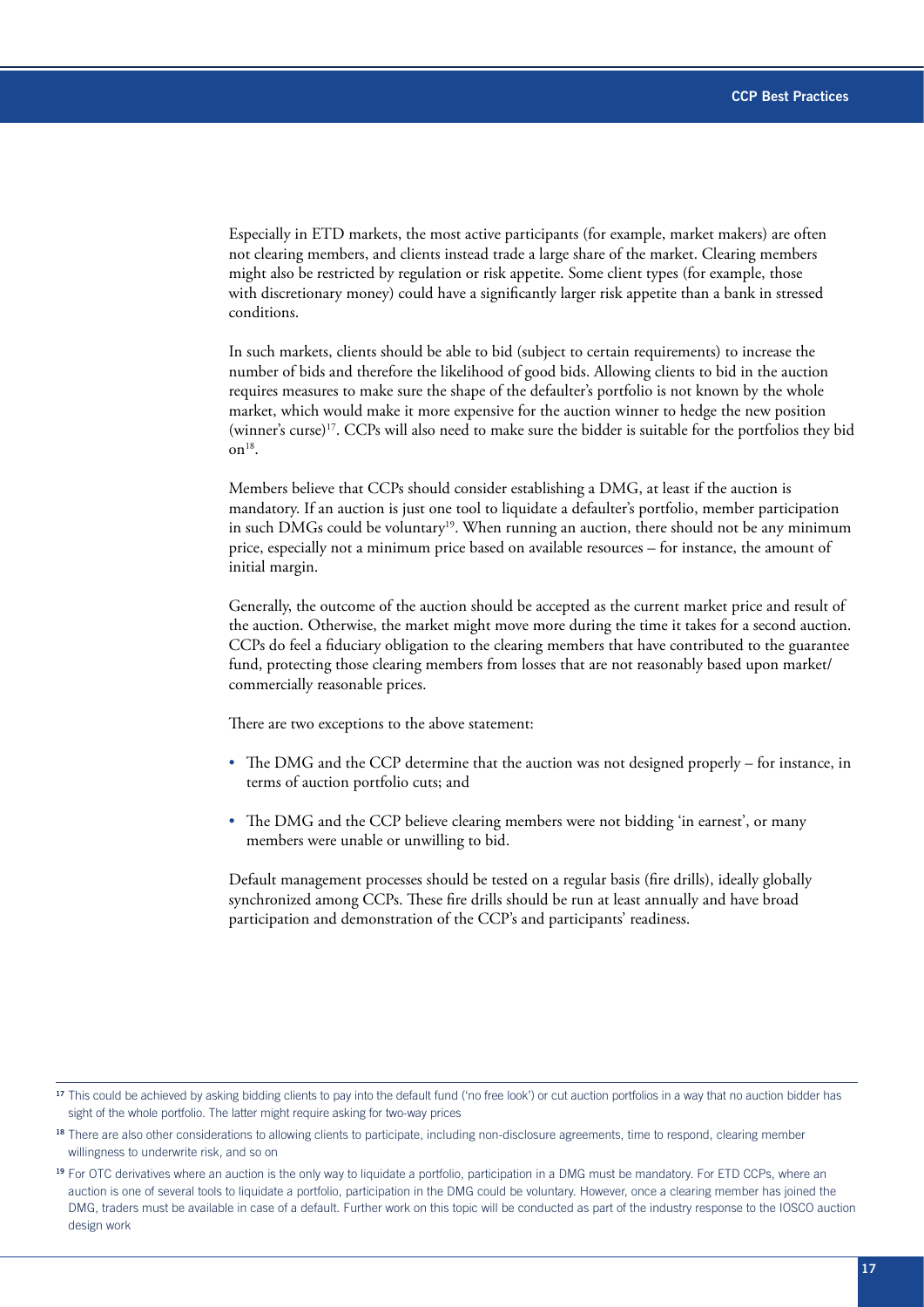#### *Best Practice 10: Governance*

*The parties underwriting the counterparty risk of a CCP need to be part of the governance of the CCP, especially in the area of risk management. Clearing members should receive sufficient information so they can scrutinize the risk management framework in detail.*

As the CCP manages the counterparty risk of its clearing members, and has to rely on those clearing members in case of a default, recovery or resolution, the CCP needs to include its members in its governance.

Most CCPs have independent risk committees consisting of clearing member representatives (as independent experts) and outside experts. This risk committee should be part of all decisions that affect the risk management framework. It should also be included in decisions during default management and allow clearing members a sufficient avenue to provide input to the CCP in terms of risk sharing.

While not market standard yet, clearing members have proposed to establish committees that represent the view of clearing members as underwriters of CCP risk<sup>20</sup>. As members of the risk committee act as independent risk experts and not as representatives of their employer, responsibilities would be clearer if there was a separate committee/working group where clearing members could represent their own interests and opine on risk issues that impact them. Such committees are aimed at better calibration of risk sharing and should not supersede the regular risk committee<sup>21</sup>.

In addition, all clearing members should receive sufficient information so they can scrutinize the risk management framework in detail, and be able to feed their findings back to the CCP in a welldefined process. Participants should have enough information to replicate models and stress testing frameworks.

<sup>20</sup> [https://fia.org/sites/default/files/content\\_attachments/FIAGLOBAL\\_CCP\\_RISK\\_POSITION\\_PAPER.pdf](https://fia.org/sites/default/files/content_attachments/FIAGLOBAL_CCP_RISK_POSITION_PAPER.pdf)

<sup>&</sup>lt;sup>21</sup> Certain CCP members of ISDA are concerned with this recommendation because market participant feedback that is informing a CCP's risk management practices based on their own interests (particularly commercial interests), rather than those of overall market stability, could have negative systemic risk implications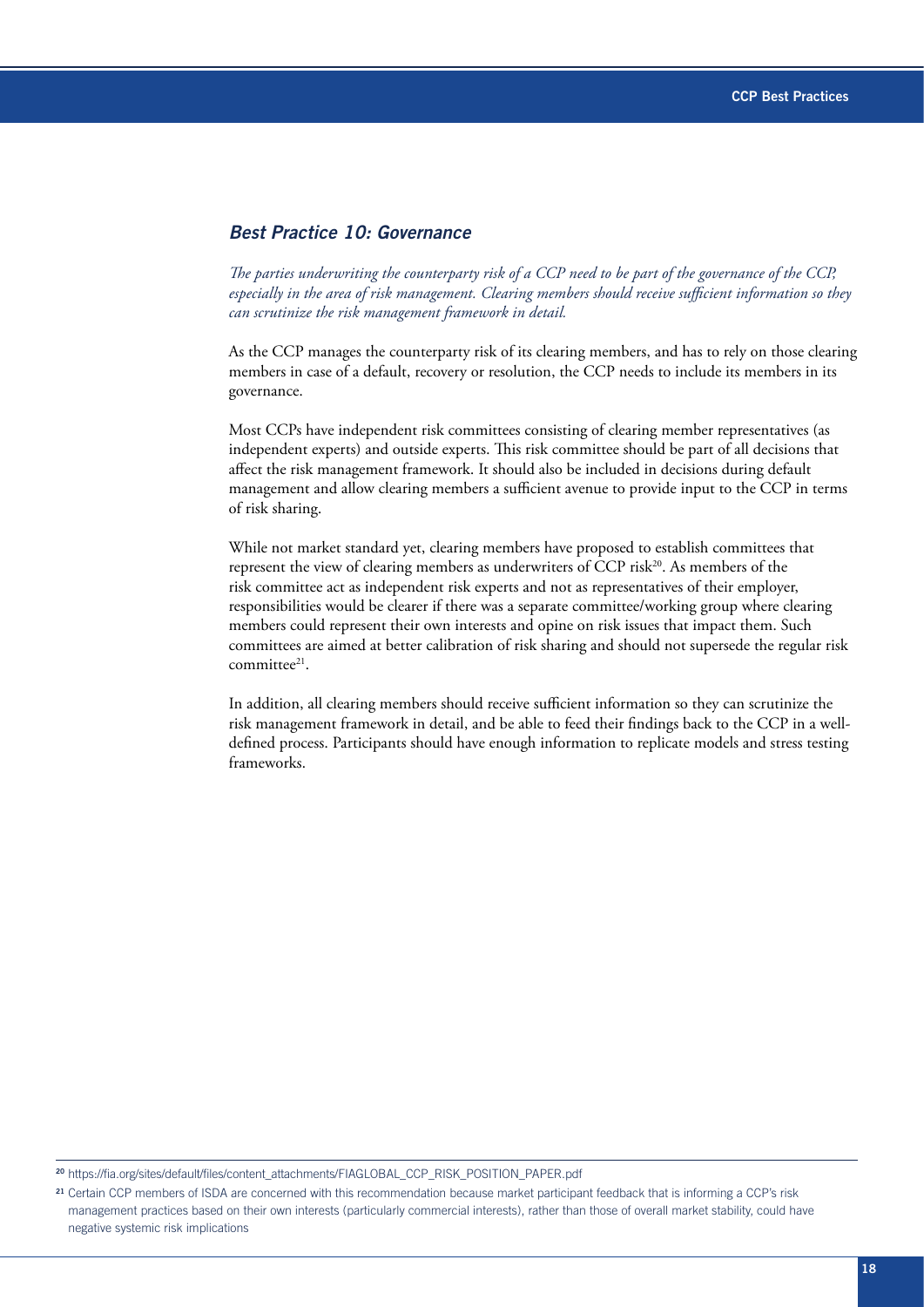# **EVOLVING BEST PRACTICES**

#### *Skin-in-the-Game*

*A CCP should expose a significant and dynamic part of its capital as part of the default management waterfall so the incentives of the CCP and its clearing members are aligned.*

A CCP should expose a significant and dynamic part of its capital as part of the default management waterfall so the incentives of the CCP and its clearing members and clients are aligned. The level of SITG is ultimately a judgement call and is still debated between many CCPs and clearing members. As an ultimate step, some CCPs also include management deferred compensation within SITG.

For CCPs in a vertical silo, the exchange should be incentivized by providing parts of the SITG resources. The optimum level of SITG is difficult to agree between CCPs and clearing participants, so ISDA recommends that regulators develop standards that are appropriate for the individual CCPs regulated by them.

#### *Provision for Non-Default Losses*

*A CCP must maintain sufficient capital and/or insurance to cover non-default losses and provide clear guidance in its rulebook on which operational risks they do absorb and which they do not.*

In order to avoid CCP insolvency, CCPs must maintain sufficient capital and/or insurance to cover non-default losses. CCPs should maintain policies and procedures as part of their operational risk framework to aid in risk managing a non-default loss event. The CCP should also provide clear guidance about what basic operational risk event losses they will absorb (for example, those triggered by cyber attack, fraud or damage to physical assets).

Potential moral hazard issues arise for CCP risk management if clearing participants are expected to bear responsibility for losses that the CCP should be responsible for managing. Clearing member contributions to a CCP's pre-funded financial resources designed to manage member default risk must not be available to absorb a CCP's non-default losses.

#### *Operational Efficiency*

*Reliability of CCP processes is important for CCPs' and their members' risk management. CCPs should routinely report statistics on their operational efficiency (for example, delayed reports or failed messages) in a standardized format.*